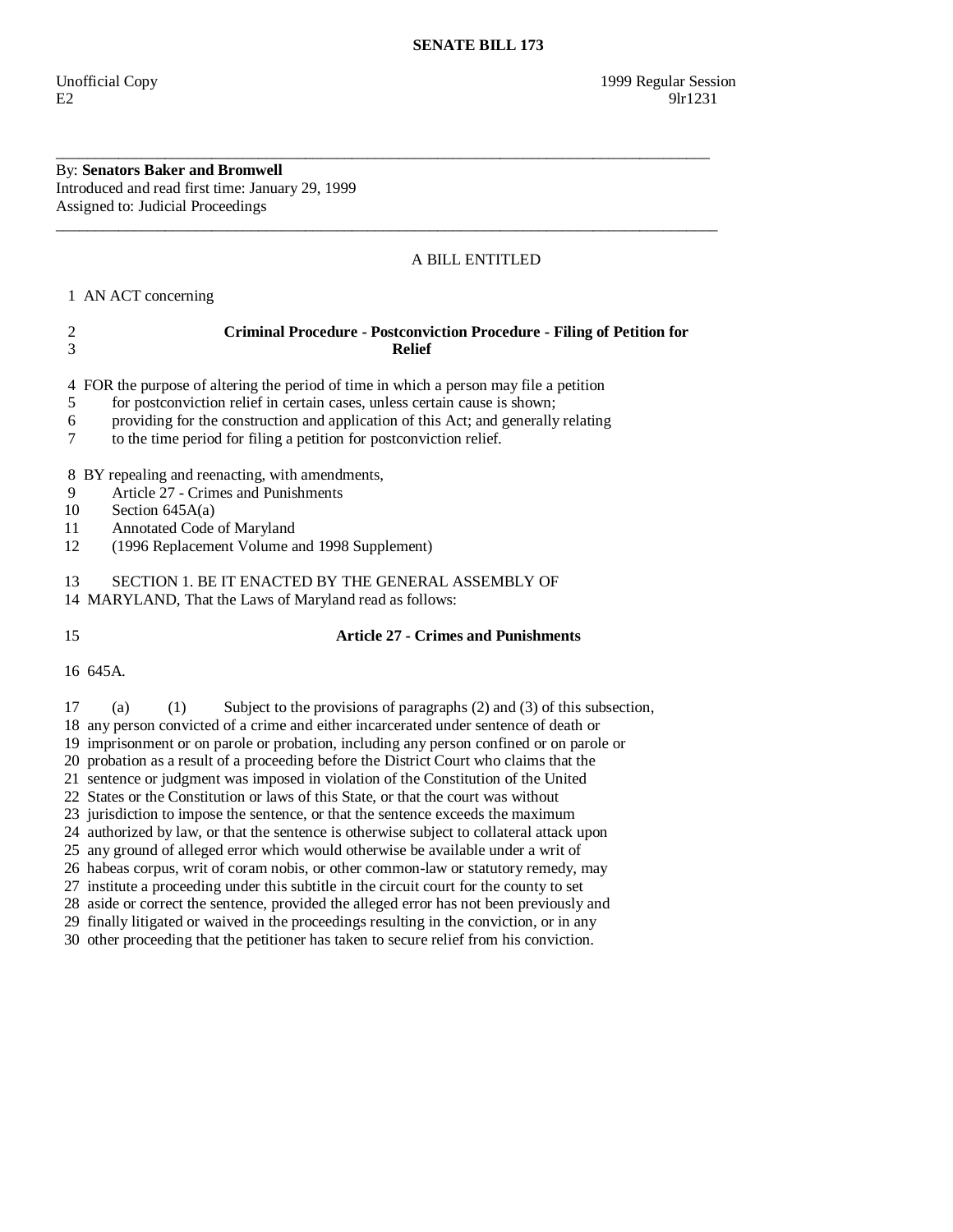### **2 SENATE BILL 173**

 1 (2) (i) A person may file only one petition, arising out of each trial, for 2 relief under this subtitle. 3 (ii) Unless extraordinary cause is shown, in a case in which a 4 sentence of death has not been imposed, a petition under this subtitle may not be filed 5 later than [10] 3 years from the imposition of sentence. 6 (iii) The court may in its discretion reopen a postconviction 7 proceeding that was previously concluded if the court determines that such action is 8 in the interests of justice. 9 (3) (i) Subject to the provisions of subparagraph (ii) of this paragraph, 10 in a case in which a sentence of death has been imposed, the circuit court may not 11 exercise jurisdiction over a proceeding under this subheading unless the petition is 12 filed within 210 days after the date of: 13 1. An order denying a petition for a writ of certiorari by the 14 Supreme Court of the United States; 15 2. A decision affirming the death sentence by the Supreme 16 Court of the United States; or 17 3. The expiration of the time for seeking review by the 18 Supreme Court of the United States if no review is sought. 19 (ii) The circuit court may extend the period within which the 20 petition shall be filed if good cause for the extension is shown. 21 (4) Notwithstanding any other provision of law and subject to paragraph 22 (5) of this subsection, a warrant of execution shall be stayed for 210 days after the 23 date of: 24 (i) An order denying any petition for a writ of certiorari by the 25 Supreme Court of the United States; 26 (ii) A decision affirming the death sentence by the Supreme Court 27 of the United States; or 28 (iii) The expiration of the time for seeking review by the Supreme 29 Court of the United States if no review is sought. 30 (5) (i) A defendant in a case in which a sentence of death has been 31 imposed may waive the right to file a petition under this subheading prior to the 32 expiration of the 210-day period established in paragraph (3) of this subsection 33 provided that the waiver is: 34 1. Knowing, voluntary, and intelligent; and

35 2. In writing.